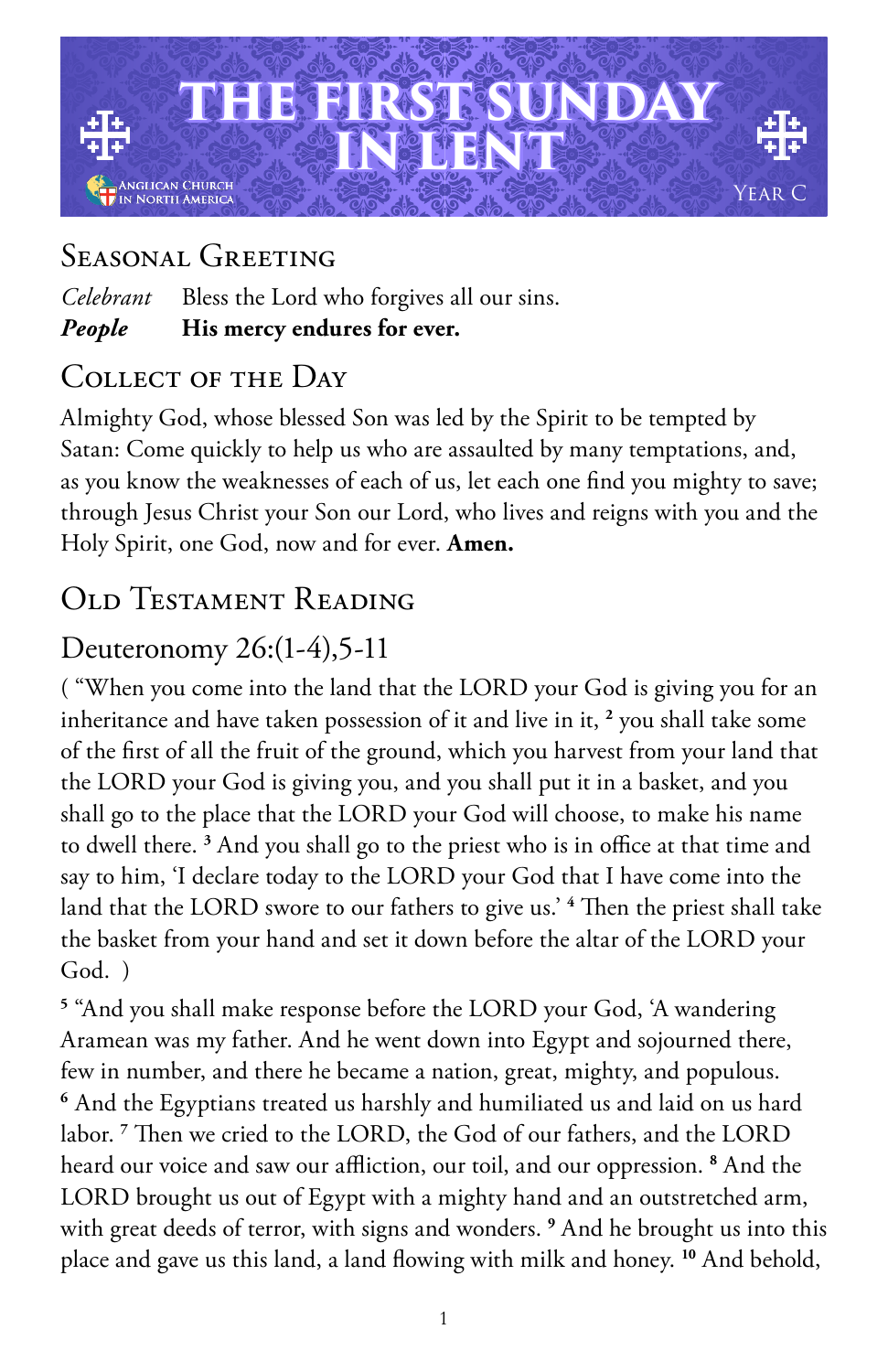now I bring the first of the fruit of the ground, which you, O LORD, have given me.' And you shall set it down before the LORD your God and worship before the LORD your God. **<sup>11</sup>** And you shall rejoice in all the good that the LORD your God has given to you and to your house, you, and the Levite, and the sojourner who is among you.

*Reader:* The word of the Lord.

#### *People:* **Thanks be to God.**

## Psalter Verses

*(In said services, the psalm verses may be placed between the Epistle and the Gospel, with the congregation standing in preparation for the Gospel. At services where there is a hymn or canticle before the Gospel, the psalm might be said between the Old Testament and Epistle, the people seated.)*

## Psalm 91 or 91:9-16

- ( **<sup>1</sup>** Whoever dwells under the defense of the Most High \* shall abide under the shadow of the Almighty.
- **<sup>2</sup>** I will say unto the LORD, "You are my refuge and my stronghold, \* my God in whom I will trust."
- **<sup>3</sup>** For he shall deliver you from the snare of the hunter \* and from the deadly pestilence.
- <sup>4</sup> He shall defend you under his wings, and you shall be safe under his feathers; \* his faithfulness and truth shall be your shield and buckler.
- **5** You shall not be afraid of any terror by night, \* nor of the arrow that flies by day,
- **<sup>6</sup>** Of the pestilence that walks in darkness, \* nor of the sickness that destroys at noonday.
- **<sup>7</sup>** A thousand shall fall beside you, and ten thousand at your right hand, \* but it shall not come near you.
- **<sup>8</sup>** Indeed, with your eyes you shall behold \* and see the reward of the ungodly. )
- **<sup>9</sup>** Because you have said, "The LORD is my refuge," \* and have made the Most High your stronghold,
- <sup>10</sup> There shall no evil happen to you,  $*$ neither shall any plague come near your dwelling.
- **<sup>11</sup>** For he shall give his angels charge over you, \* to keep you in all your ways.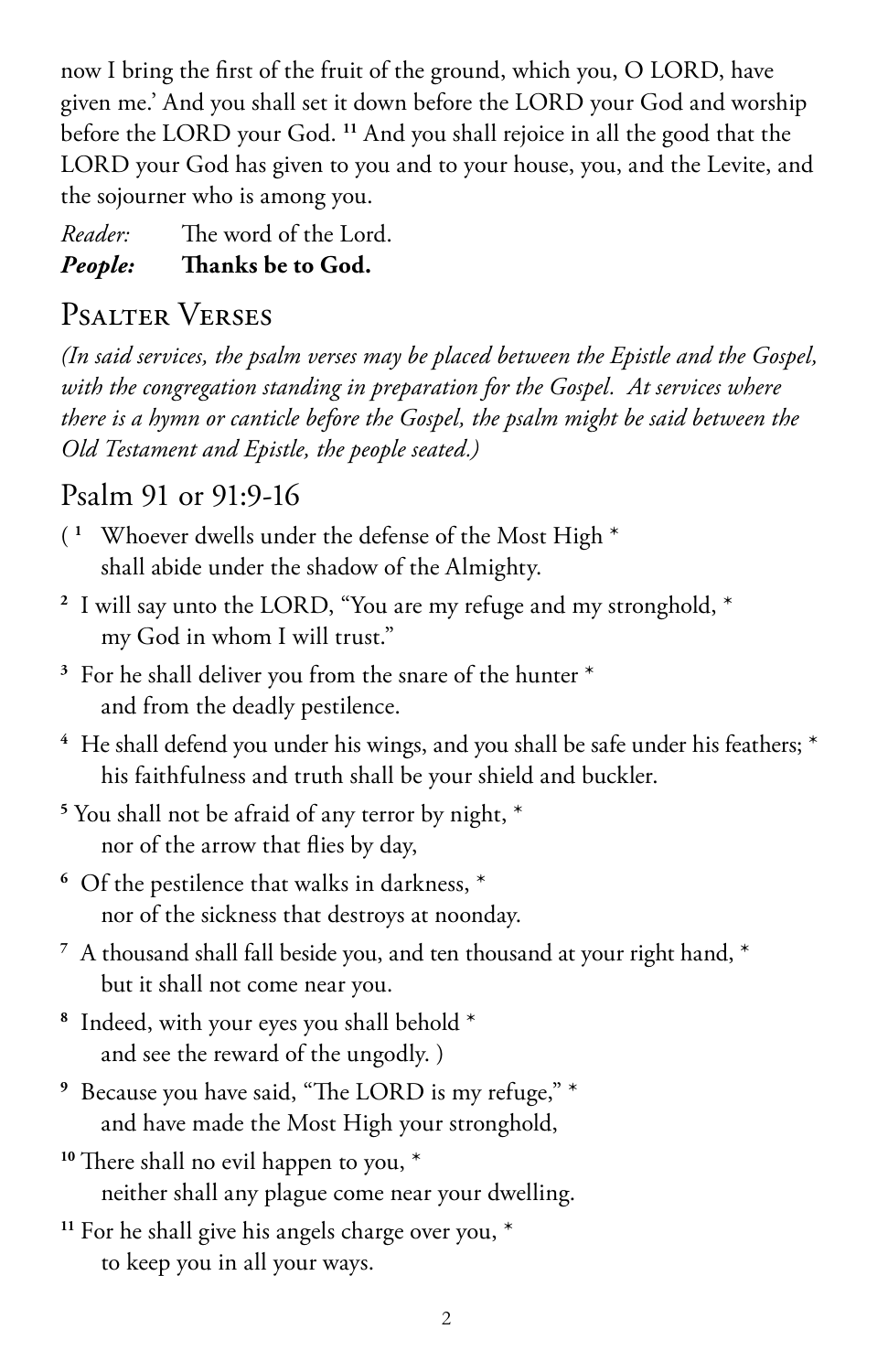**<sup>12</sup>** They shall bear you in their hands, \*

that you hurt not your foot against a stone.

**<sup>13</sup>** You shall tread upon the lion and adder; \*

the young lion and the serpent you shall trample under your feet.

<sup>14</sup> "Because he has set his love upon me, therefore I will deliver him; \* I will lift him up, because he has known my Name.

**<sup>15</sup>** He shall call upon me, and I will hear him; \* indeed, I am with him in trouble; I will deliver him and bring him honor.

**<sup>16</sup>** With long life I will satisfy him, \* and show him my salvation."

# Epistle Reading

## Romans 10:4-13

For Christ is the end of the law for righteousness to everyone who believes.

**5** For Moses writes about the righteousness that is based on the law, that the person who does the commandments shall live by them. **<sup>6</sup>** But the righteousness based on faith says, "Do not say in your heart, 'Who will ascend into heaven?'" (that is, to bring Christ down) **<sup>7</sup>** "or 'Who will descend into the abyss?'" (that is, to bring Christ up from the dead). **<sup>8</sup>** But what does it say? "The word is near you, in your mouth and in your heart" (that is, the word of faith that we proclaim); **<sup>9</sup>** because, if you confess with your mouth that Jesus is Lord and believe in your heart that God raised him from the dead, you will be saved. **<sup>10</sup>** For with the heart one believes and is justified, and with the mouth one confesses and is saved. **<sup>11</sup>** For the Scripture says, "Everyone who believes in him will not be put to shame." **<sup>12</sup>** For there is no distinction between Jew and Greek; for the same Lord is Lord of all, bestowing his riches on all who call on him. **<sup>13</sup>** For "everyone who calls on the name of the Lord will be saved."

*Reader:* The word of the Lord. *People:* **Thanks be to God.** 

# THE HOLY GOSPEL

*Deacon:* The Holy Gospel of Our Lord Jesus Christ, according to St. Luke. *People:* **Glory to you, Lord Christ.**

## Luke 4:1-13

And Jesus, full of the Holy Spirit, returned from the Jordan and was led by the Spirit in the wilderness **<sup>2</sup>** for forty days, being tempted by the devil. And he ate nothing during those days. And when they were ended, he was hungry. **<sup>3</sup>** The